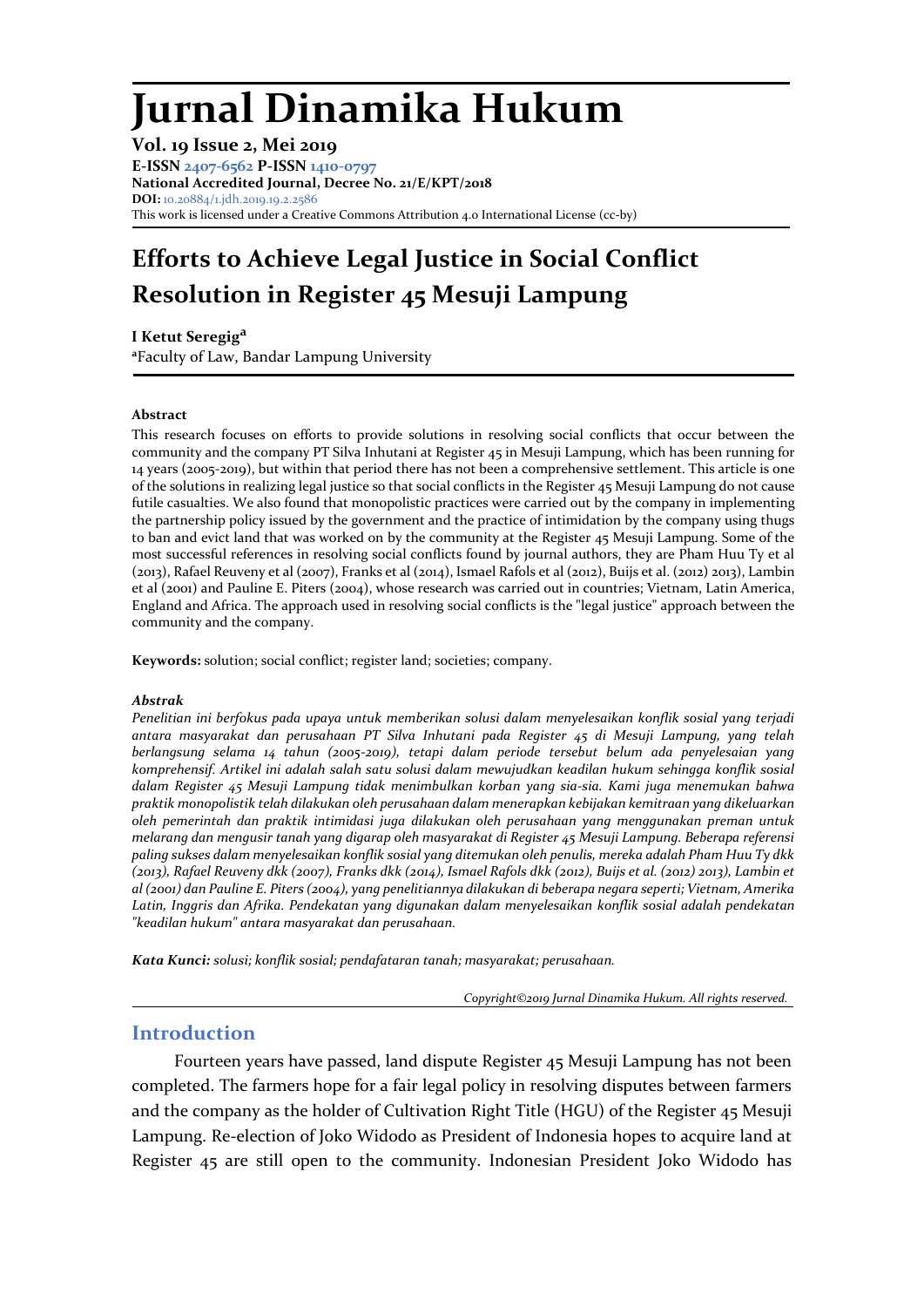compiled priority programs as outlined in the Jokowi-JK Nawa Cita Program in the 2014- 2019 national economic development plan. In the fifth Nawa Cita program, it is stated that in his administration one of the priorities to be realized is the provision of agricultural land to each family head of 9 hectares.

To realize this program, it is indeed not easy, although some of the priority programs have been realized by BPN, in the use of state land which amounts to millions of hectares, the fact is that most of the country's land management rights are controlled by companies. For example, in Mesuji Lampung, land register 45 is owned by the state, mostly controlled by companies, such as PT. Sugar Group, PT. Gunung Madu, PT. GGP and others. Whereas the struggle for the ideals of justice is not solely for certain groups but is maximally intended for the welfare of the Indonesian people.

This article is the result of a study of the people who occupied the Register 45 Mesuji Lampung land, which was legally controlled by PT. Silva Inhutani as the holder of the Cultivation Right Title (HGU). After controlling 43,000 hectares of state land through the Cultivation Right Title (HGU), a portion of the land under its control was left as idle land and not processed into production forest plantations as promised by the company to the government. Whereas on the other hand millions of people who work as farmers in Lampung still do not have much land as a source of livelihood for farmers. To meet the necessities of life so far they only work on land owned by others, even most as farmers, who only depend on the results of their work, or they only expect wages to care for plants owned by landowners.

Cultivation Right Title (HGU) granted by the government to PT. Silva Inhutani is located in Mesuji Region of Lampung, based on the Decree of the Minister of Forestry of the Republic of Indonesia Number: 93/KPTS-II/1997. The Cultivation Right Title (HGU) which is currently controlled by PT. Silva Inhutani Lampung is a small portion claimed as customary land. As a result of this claim, in 2005 the land held by PT. Silva Inhutani, especially land that had not yet been treated as production forest plantations, was sold by indigenous people who claimed to be indigenous. The sale of land resulted in Register 45 land disputes in three areas of Moro-Moro, then the dispute was known as the "Moro-Moro case" (Morodewe, Morodadi, Moroseneng and Suka Makmur).

During the four years of taking preventive measures, overcoming the Moro Moro case has not been completed, then in 2009 carried out law enforcement with the act of forcibly arresting and detaining nine suspects namely; Suspects Hadi Sugeng, Nyoman Suko, and Taryadi were arrested on March 19th, 2009; Suspect Jailani was arrested on September 28th, 2009; Suspect Karsidin was arrested on October 7th, 2009; suspect Jumar, Sunoto, Slamet Sukir was arrested on October 22nd, 2009. Then he was put on trial at the District Court of Menggala on charges of having committed a crime as regulated in article 55 paragraph (1) to 1e of the Criminal Code jo article 50 paragraph (3) of RI Law Number: 41 In 1999 jo Article 78 Paragraph (2) of RI Law Number 41 of 1999 which has been amended by RI Law Number 19 of 2004 which states "conducting, committing or participating in committing criminal acts, working on illegally occupying forest areas in Forest Register 45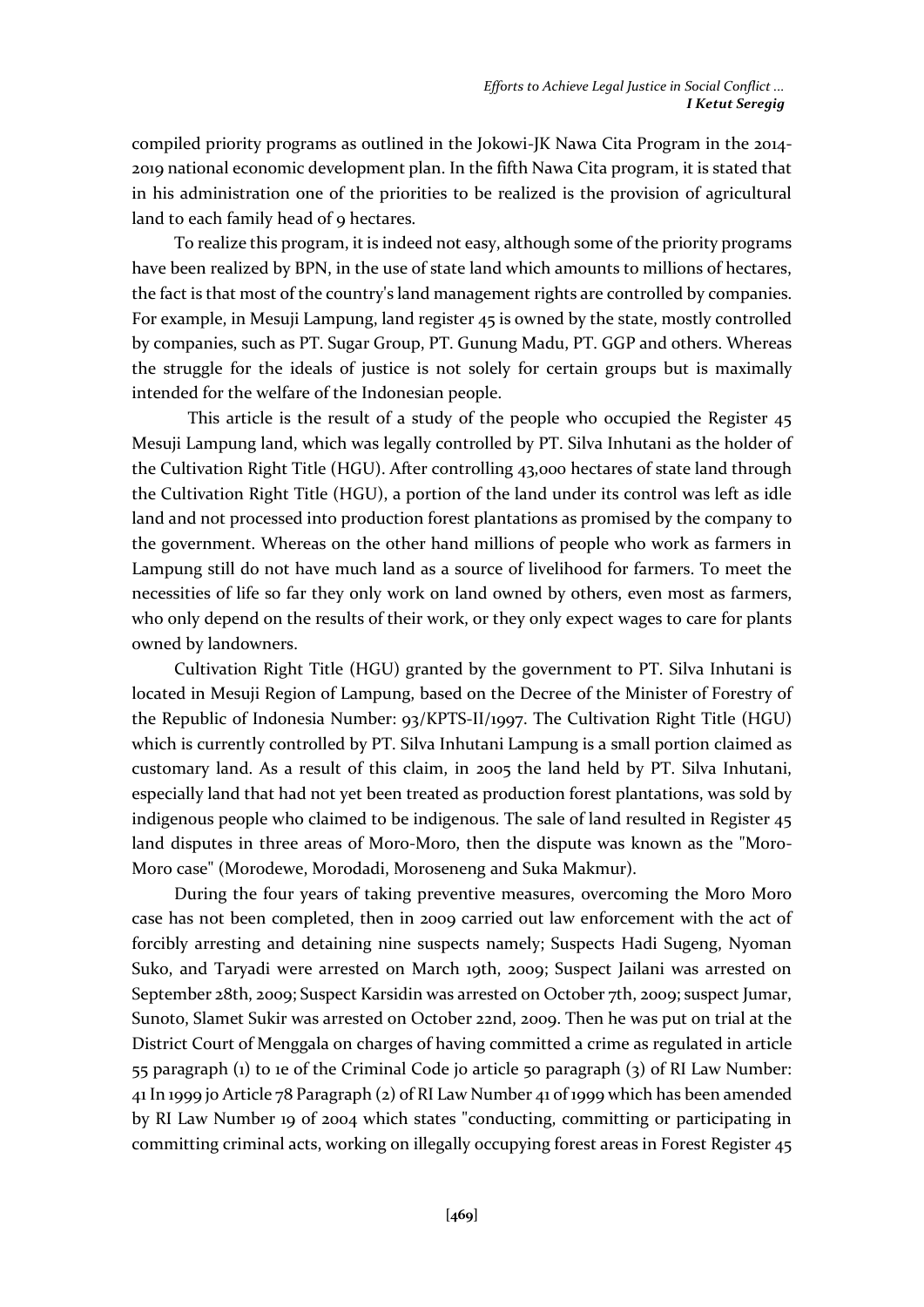Mesuji Lampung ". In the decision of the Panel of Judges, the District Court of Menggala handed down a 1-year prison sentence and a one million rupiah fine to nine defendants each; Hadi Sugeng, Nyoman Suko, Taryadi, Jailani, Karsidin, Jumar, Sunoto, Slamet, and Sukir. Decisions are divided into three, namely; Decision Number: 09/Pid.B/2010/Pn.Mgl; Number: 10/Pid.B/2010/Pn.Mgl; and Decision Number: 11/Pid.B/2010/Pn.Mgl. And after the convicted serving a sentence for  $7$  (seven) months, then free on the basis of conditional leave (CB).

After the repressive efforts of the Moro-Moro residents in 2009, the settlement of community disputes with the company PT. Silva Inhutani was increasingly difficult and the community continued to occupy the Register 45 area managed by PT. Silva Inhutani Mesuji Lampung. Solving the problem tends to be more biased because it becomes a political consumption by politicians. Knowing consciously, that the people were assisted by politicians, the community continued to occupy the Cultivation Right Title area controlled by PT. Silva Inhutani. While the Moro-Moro area has now become an area that is well organized like a village in general.

After the situation and condition of the Moro-Moro region were safe, in 2010 indigenous people who claimed that indigenous people were returning to speculative action, by selling unused land and even those that had been planted by PT. Silva Inhutani located in the Pelita Jaya region and in 2011 encroached on to Register 45 in the Concentrated area. The land occupation was carried out by buying from indigenous people (indigenous people) who claimed to be the landowners. At the beginning of the land occupation of Register 45 in the Pelita Jaya and Pekat Mesuji areas, it caused anarchic social conflict, so that the security forces intervened to stop the anarchist actions of the people who cut down PT. Silva Inhutani Lampung and after being cut down then occupied, then processed into cassava land.

Repressive actions carried out by security forces in the Pelita Jaya and Pekat areas were triggered by the aggressive behavior of a resident in the Pelita Jaya region named I Made Aste, when on Saturday November 6th, 2010, the Chairman of the AKBP Lampung Forest Protection Working Team Priyo conducted security coaching at the Pelita Jaya location and conveyed that community member should clear the Register 45 area in the Pelita Jaya region. At that time a mass of about 200 people refused, and even a commotion occurred, which was provoked by a woman named Adelia, who later the woman secured by the Police. For the actions of the police, then came Made Asta and Nyoman Sumerte while carrying a machete that intended to help women who were secured by the police. The anarchist situation that occurred at that location, turned brutal, at which time Made Aste tried to hack the team leader with a machete he was holding, was suddenly paralyzed by Bripda Septiawan, a team member near AKBP Priyo and the shot hit the right groin, then, Made Aste collapsed. After being taken to the Lampung Gala Hospital, Made Aste died on his way.

The land dispute at Register 45 Mesuji is interesting to be investigated, especially when examined from the aspect of legal justice, because in the resolution of disputes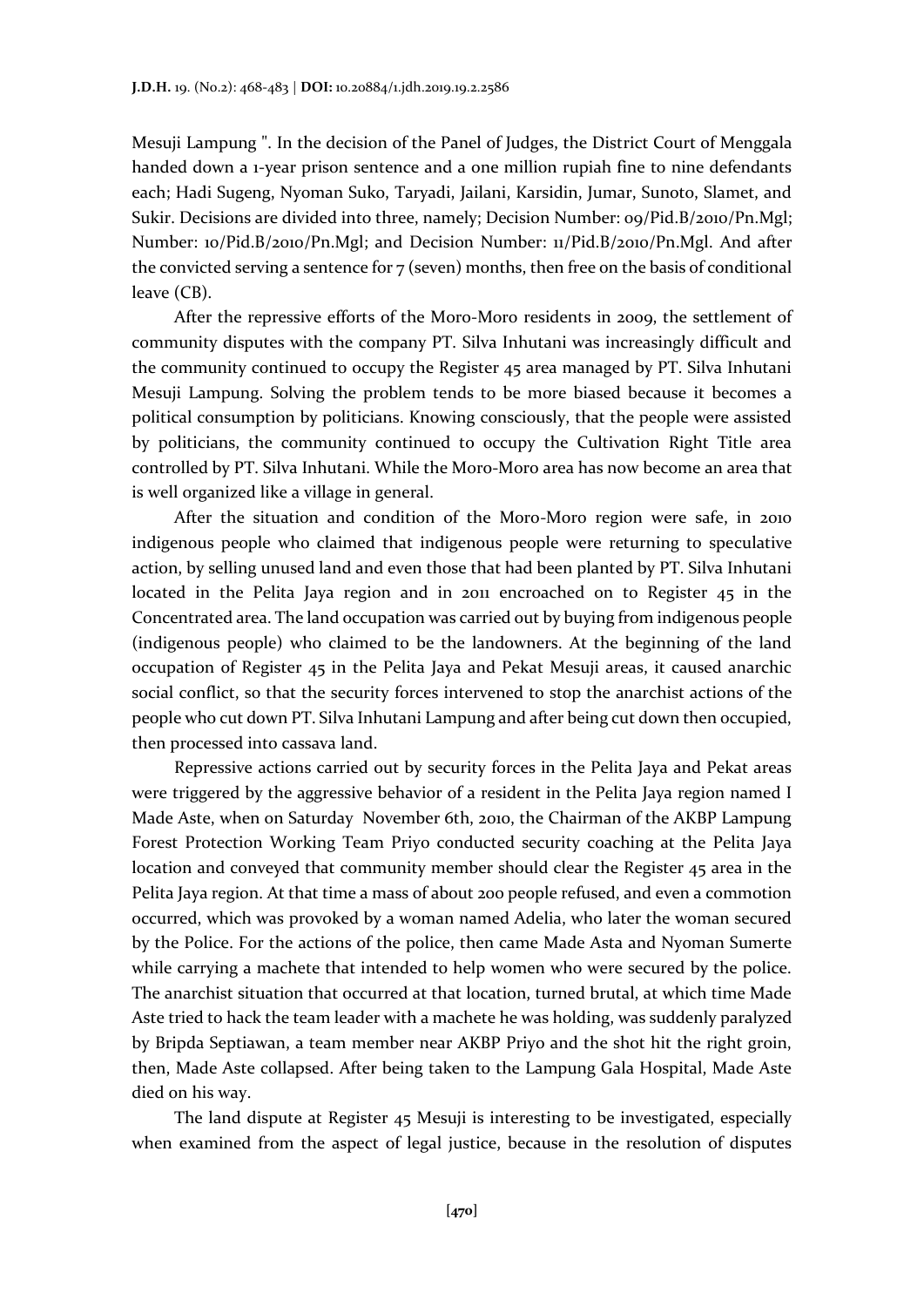between the community and PT. Silva Inhutani, the central and regional governments seem to side with PT. Silva Inhutani, on one hand, the government has given the widest opportunity for PT. Silva Inhutani to cultivate land in Register 45 as Industrial Plantation Forest, while on the other hand, the government does not give equal rights to farmers to be able to cultivate Register 45 Mesuji's land. When examined economically, the granting of HPHD to the public will not harm tax revenues, because the community will continue to carry out its obligation to pay annual taxes to the government if HPHD is given by the government to the people in Register 45 Mesuji Lampung.

In settling land dispute Register 45 Mesuji Lampung, there must be a fair legal policy from the government, and in favour of the people, especially the ministry of forestry, in order to give equal rights to the people to manage land register 45 with a planting pattern of 20:80 by giving HPHD (Village Forest Management Rights) to the people the management of which is carried out independently through cooperatives. During this time the legal policies issued by the government, are considered not in favour of the farmers, the legal policy with a partnership pattern between farmers and companies is only profitable for the company. The results of interviews with several heads of farmer groups who occupied the Register 45 land in Mesuji stated as follows:

Made Ompong Made Ompong said that the partnership between farmers and PT. Silva Inhutani had only benefited the company first, in the partnership agreement for the entire financing of cassava planting to a harvest of 7.7 million rupiah; second, it turns out that in its implementation there are other costs which are not insignificant, including security costs, land clearing cost up to two or three times in a single harvest; third, there is a cut at the time of weighing the yield of 10 to 20%; fourth, the maximum yield received by farmers every hectare is only 500 thousand rupiah (Interview, 2019).

Trubus explained that farmers felt insecure because they were intimidated by thugs, by measuring the land they had planted. If they do not follow the orders of the thugs, the planted land will be evicted by the tractor. Trubus suspected that this was done by the company so that the farmers were afraid and left the land that was already occupied. As a result of this brutal intimidation, the farmers were afraid, because the thugs did not hesitate to use force and firearms.

When I asked about the social conflict that occurred between Register 45 residents and groups of thugs who came to the Register farmers group and hacked peasants blindly on Wednesday, July 17, 2019 at 2:00 PM WIB, Trubus as chairman of one of the supervisors and supervisors of the cooperative formed in partnership pattern explains:

Physical clashes that occurred between the register community group with a group of thugs from Mesuji Raya led by Dali along with 8 other people, began with Joseph's land which was plowed by the plowman on the orders of Imo and Roni, then stopped working by the register residents, then came Yudi and Cungkring to took the plow, and was unsuccessful, then came the group of Dali et al which numbered 8 people, hacking residents register, then there was a clash between the register residents with Dali et al. In the clash, 3 people died on the spot and 10 register residents who were injured. According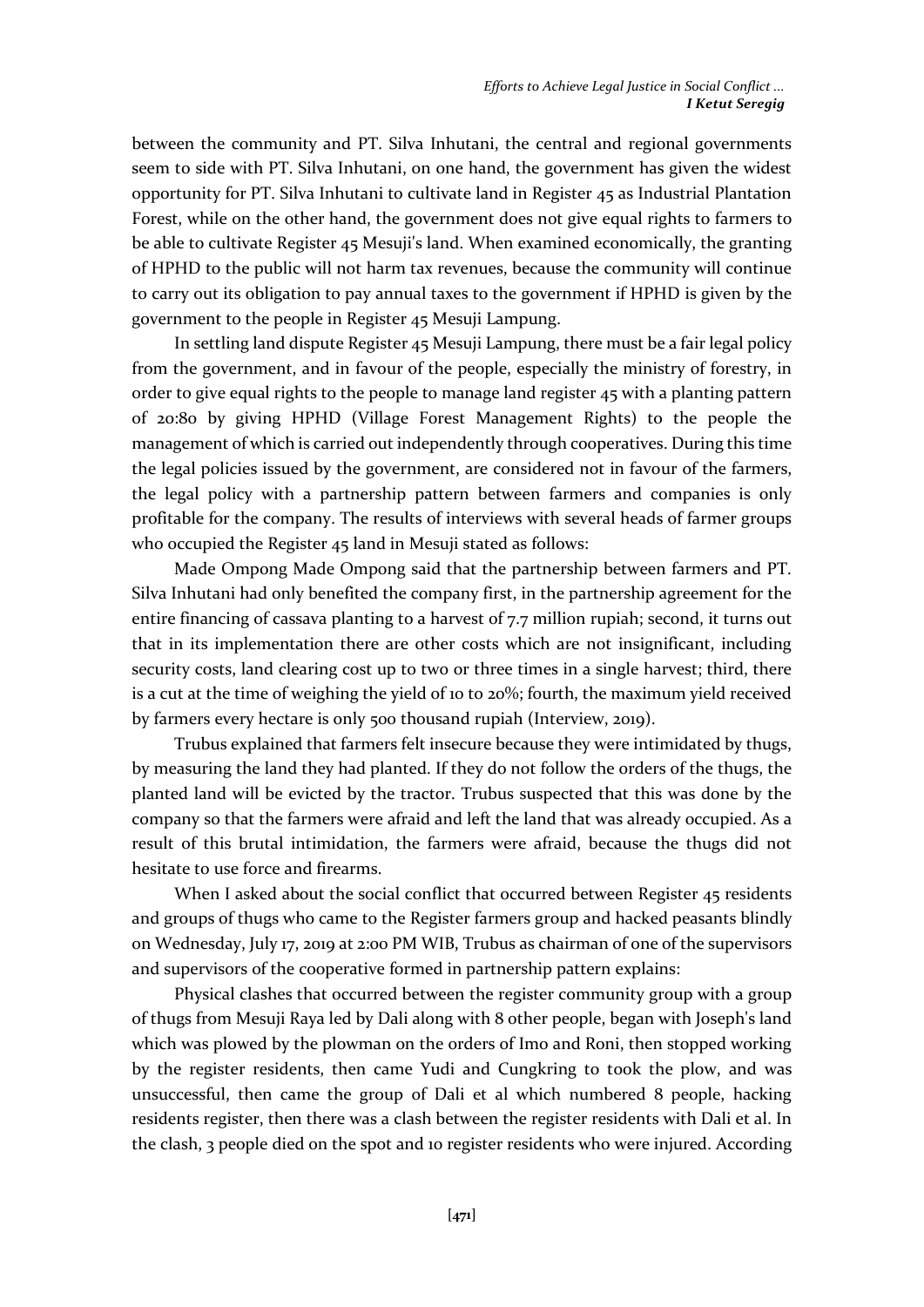to Trubus, it has something to do with the company, because the register residents who are good to the company are not disturbed, those who do not obey will be disturbed by the thugs (Interview, 2019).

The statement of Made Ompong and Trubus mentioned above represents the aspirations of the farmers who felt unfairly treated by the actions of the leader of PT. Silva Inhutani Lampung. The farmers cannot do anything, because of PT. Silva Inhutani in disguise used security forces intimidated farmers at the Mesuji Register 45, so there was no protest, despite the fact that farmers experienced unfair treatment on the part of the company. These findings are expected to be used as consideration in overcoming the land Register 45 Mesuji social conflict, through a fair legal policy, that is giving farmers the same rights to obtain HPHD, such as Cultivation Right Title (HGU) rights granted to PT. Silva Inhutani. To give a constructive picture to the reader, the results of our research will be presented in a journal entitled "Efforts to Achieve Legal Justice in Social Conflicts Resolution at Register 45 Mesuji Lampung ".

The problem in this study is that the people experienced unfair treatment from companies related to the management of the Register 45 land in Mesuji. Injustice experienced by Moro-Moro residents (Morodewe, Morodadi, Moroseneng and Suka Makmur), Pelita Jaya and farmers in the Pekat region, related to cassava yields of partnership patterns received by farmers a maximum of 500 thousand rupiahs; farmers are also intimidated by thugs suspected of being ordered by the company. This problem must be investigated in-depth, why the yields received by farmers are so low, and why there are thugs who intimidate farmers, then evict their crops if they do not comply with the orders of the thugs. The problem faced by farmers in the Mesuji Register 45 is the problem of social life and humanity, this needs to be addressed in a fair and balanced government.

This article is a scientific description of the problem of social conflict at the Register 45 Mesuji Lampung, which has not been able to be resolved by the government. For 14 years (2005-2019), farmers who occupied the land at Register 45 were treated unfairly by the company. The last legal policy issued by the government is the resolution of land disputes with a partnership pattern, which conceptually benefits the farmers, but in fact, the policy is very detrimental to farmers and is very unfair, because this legal policy is used by companies as a means to pressure farmers. Through this article, we hope that the government will know clearly about what is experienced by Moro-Moro farmers (Morodewe, Morodadi, Moroseneng and Suka Makmur) Pelita Jaya and Pekat, with the hope that farmers obtain their social rights in a balanced and fair manner as citizens of Indonesia. In resolving social conflicts in Register 45, there must be a legal policy from the government in favor of farmers, so that they can be used as a reference in resolving disputes between farmers and companies in Indonesia.

#### **Research Problems**

Based on the problems mentioned above, the problems examined in this paper are: *first*, how is the juridical-empiric aspect and normative-juridical aspect in Register 45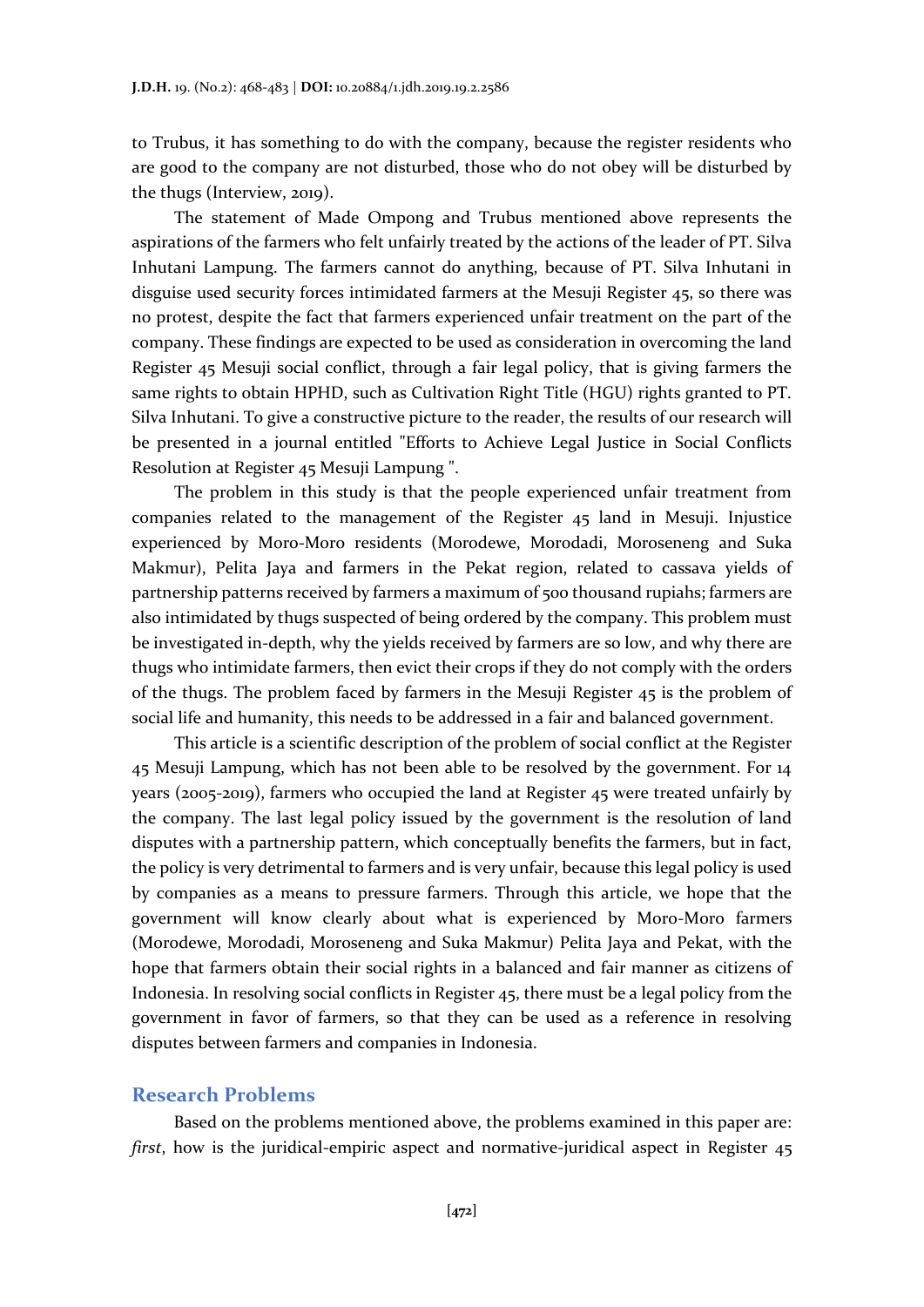Mesuji Lampung Conflict. *Second*, how are the government's efforts in realizing legal justice in Register 45 Mesuji Lampung Conflict.

#### **Research Methods**

The method of data collection uses the Socratic dialectical method (Russell, 2004: 111), with the Meir Fridmen Legal-Cultural Laurance approach (Firedman, 2001: 9) and Barda Nawawi Arief's Nonpenal policy (Arief, 2005: 37). Empirical data was obtained from sources directly related to land disputes, and legal policies issued by the government. In addition to these theories, in the settlement of disputes between farmers and companies, a "legal policy" approach is used, which is the findings of previous researchers in resolving social conflicts in other countries. The results of scientific research are obtained based on the publication of the international journal Scopus. In presenting the results of our research, we focus on the data examined from the aspects of empirical juridical, normative juridical, political policy, which uses interpretive analysis methods. Almost all of the data obtained in this study were in the form of information from the head of the community group, the verdict of the Menggala Lampung court that tried the Moro-Moro case. In addition to this, field data were obtained from interviews with community group leaders at Register 45. In this article, we would like to give an idea of the resolution of social conflict between the community and PT. Silva Inhutani Company at Register 45 Mesuji Lampung by considering the expectations - wishes conveyed by farmers to us as social conflict researchers at the Mesuji Lampung 45 Register.

# **Discussion**

# **Juridical Empiric and Normative Juridical Aspect in Register 45 Mesuji Lampung Conflict**

The handling of social conflict in the Register 45 Mesuji Lampung, which had not been resolved for 14 years (2005-2019), was caused by a monopoly by the company PT. Silva Inhutani, who ordered thugs (*jawara*) to intervene the farmers. Based on the facts collected, both through investigators and farmers, the motive of the farmers to occupy the land of Register 45 in Mesuji is simply because they do not have land to be cultivated to provide for their livelihoods. The farmers only control two to four hectares/head of the family, by buying from native people who claim to own the land at a maximum price of 7 million rupiahs per plot (1 plot = 2 ha). So, farmers occupy Register 45 land not by seizing, but by buying from indigenous people.

During this time the settlement of the Register 45 is only limited to law enforcement by the Police, there have been no other steps, for example, a fair and impartial legal policy for farmers, by giving equal rights to farmers to cultivate land register 45 legally in accordance with applicable regulations, namely by "granting Village Forest Management Rights (HPHD) to farmers". If this policy is carried out by the government, the people's trust in the government will be better and the target of Jokowi-JK's 5th Nawa Cita program will be realized. The 5th Nawa Cita program is: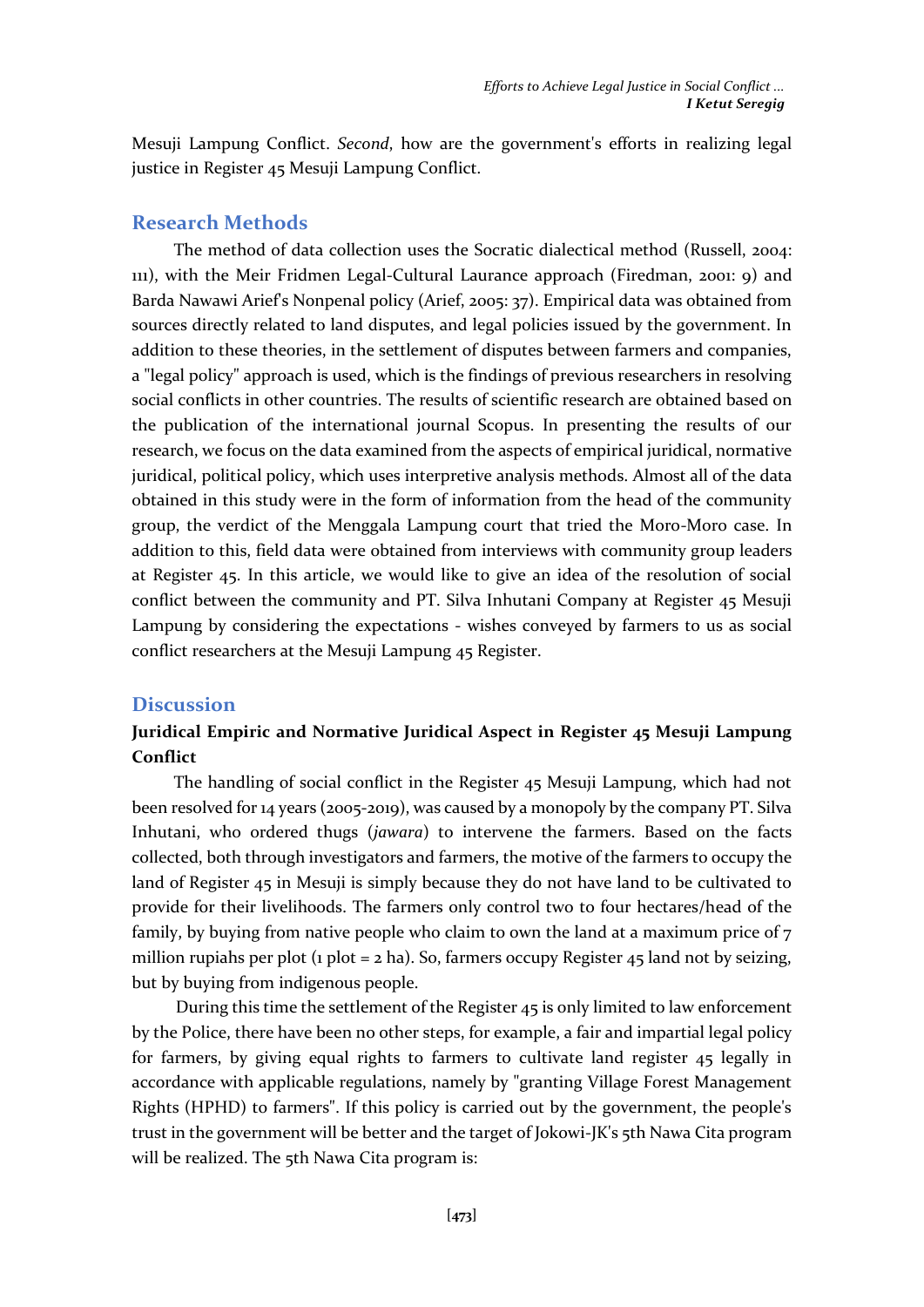Improving the quality of life of Indonesian people through improving the quality of education and training with the "*Indonesia Pintar*" program, as well as improving the welfare of the community with *"Indonesia kerja" and "Indonesia sejahtera*" programs by encouraging land reforms and 9-hectare land ownership programs, housing programs for row houses or houses low-cost subsidies and social security for the people in 2019 (Kompas, 2019).

The protracted land dispute register 45 in Mesuji since 2005 has taken up time and costs incurred by the government, especially law enforcement officials, the Forest Service, Lampung Provincial Government, and the central government, to find solutions in handling the land dispute Register 45 Mesuji Lampung. However, the steps were taken by the government so far have not been able to properly resolve the land dispute between farmers and the company PT. Silva Inhutani, because the company did not implement the legal provisions stipulated in the partnership pattern issued by the government, because it wanted to maintain the HGU given by the government to PT. Silva Inhutani Lampung.

Research by Pham Huu Ty et al of the Vietnamese government which has the highest authority over the acquisition of state land to be owned by the community shows that many improvements in land acquisition policies have been made, but poor implementation cannot be prevented, or reduced the adverse impact on the community (Ty, 2013). Refugees, especially regarding ineffective compensation, lack of production lands and alternative livelihoods, close alliances between local governments and investors are considered "interest groups". The results of his research were published in an international scientific journal entitled*"Compensation and Resettlement Policies after Compulsory Land Acquisition for Hydropower Development in Vietnam: Policy and Practice",* concluding: The majority of families are disappointed with compensation and plans to resettle on the grounds of infertile land, poor soil quality, loss of income, employment and access to forests, and inadequate compensation. To resolve complaints from these families, the state must issue a legal policy. By issuing better land laws and guidelines for land acquisition for hydropower dam construction, it is not enough to produce compensation and good policies to resettle effectively. The process of investment and land acquisition for the Luoi hydropower dam shows that the local government is taking a top-down approach to the compulsory acquisition of land owned by families by imposing decisions on planning and construction, compensation for losses by affected people and re-choosing new settlement locations (Ty, 2013).

The conclusion of this research can be taken into consideration in the settlement of land dispute Register 45 in Mesuji Lampung, wherein the resolution of disputes between the community and the company PT. Silva Inhutani, the government should issue legal policies in favor of farmers. Although the legal policy on partnerships has been issued by the government, in its implementation the policy was misused by the company PT. Silva Inhutani as a tool to benefit the company, this can be proven in the formation of cooperatives that form the basis of partnerships, the managers are company people, not farmers, this is confirmed by the statement of Trubus, Harum Jaya Cooperative Supervisory member as follows: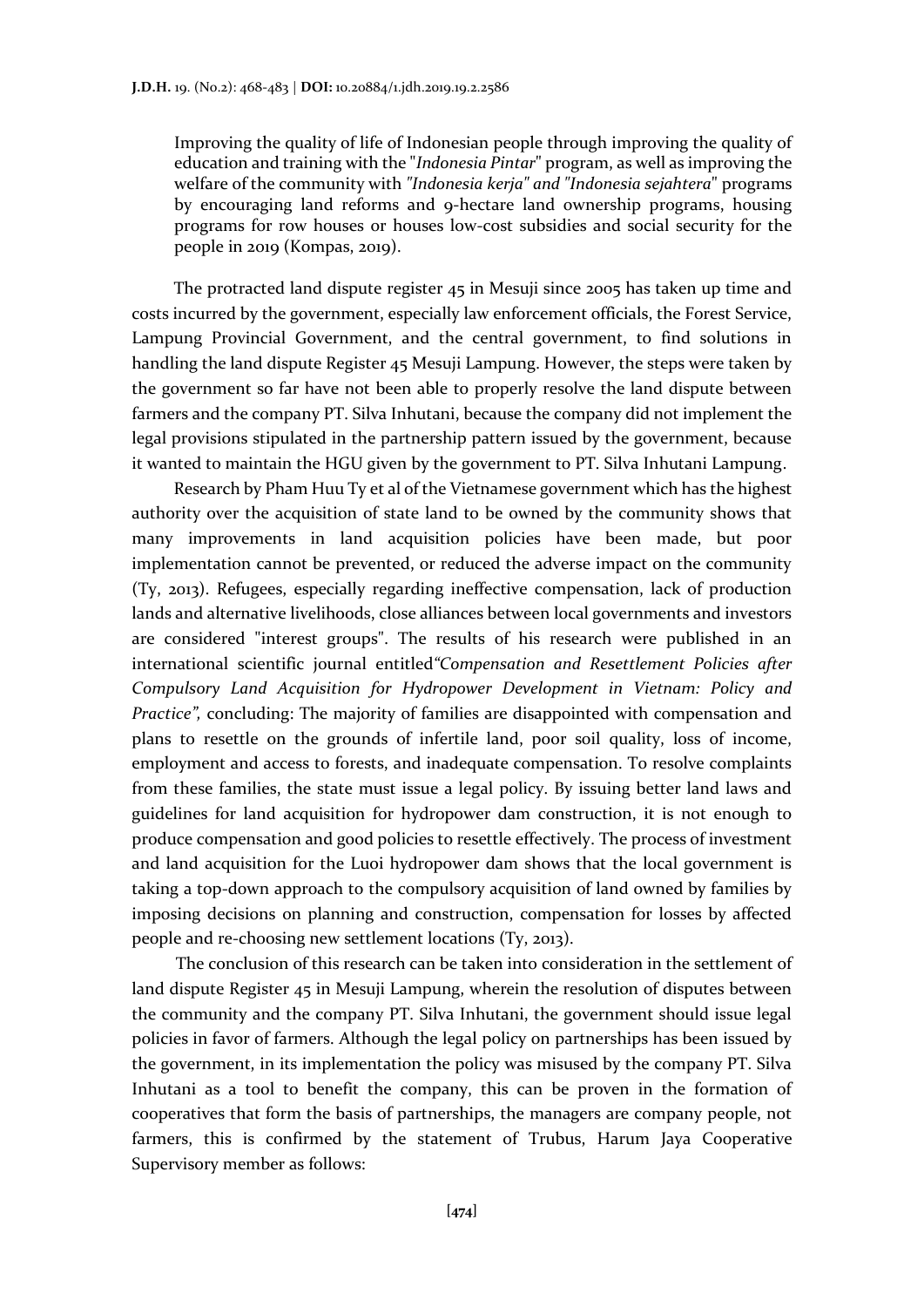In accordance with the provisions stipulated in the partnership pattern, the farmers in the Register 45 Mesuji region must form a cooperative that will carry out a collaborative partnership with the company PT. Silva Inhutani. In fact, the Chairperson of the Cooperative is Danil (the company's right hand man) who is given responsibility by the company's Abeng. In managing the partnership between the farmers of PT. Silva Inhutani, the farmers only get the remaining yields of the garden owned by the farmers up to 530 thousand rupiahs, even though the yield cassava garden harvest reached  $24$  tons at a price of Rp.900,000 / ton = Rp.21,600,000, explanting the cost of planting cassava per hectare Rp.7,545,000, -So farmers should have the remaining yield of Rp.14,550,000, -Where brought by the management of the cooperative (Interview, 2019).

Results of research by Rafael Reuveny et al. (Reuveny et al, 2007) who examined the impact of climate change on migration by exploring the effects of environmental problems on migration in the last few decades, concluding that everyone can adapt to the problem in a way; stay in place or do nothing, or leave the affected area. The choice of these options depends on the level of problem and ability. People who live in developed countries are likely to leave the affected area, which causes conflict in the receiving area. The findings of Rafael Reuveny, published in the International Political Geography Journal entitled Climate Change-Induced Migration and Violent Conflict which states, public policy can reduce environmental migration. Related to the findings in this study, the starting point is "state policy" in the form of provisions governing migration activities. In line with this in resolving social conflicts at Register 45 Mesuji, between farmers and the company PT. Silva Inhutani, the government should issue a legal policy that gives equal rights between farmers and companies to cultivate the 45 Mesuji land register (Reuveny et al, 2007).

Franks et al. states that global developments, and transitions are highly dependent on the private sector and the impact of development, which is market-based and controls policy instruments, together with companies bringing sustainable development prioritized in private sector decision making (Franks et al, 2014). Research by Franks et al. identifies conflicts as a means of knowing how much social risk can be translated into business costs and decision making. The findings of this study are betting financial value when there is conflict in the local community. The calculation of the cost of social conflict is very influential on the continuing professionalism of corporate decision making, especially when this is related to the economic value of the company. The cost of social conflict with a company will determine how the company interprets social conflict and explains their response to the conflict. Franks' et al conclusion is; the main impacts of project implementation are; there is a large influx of workers from other geographical locations; then the construction phase is a period of local communities and civil society organizations, which if mobilized will have a major impact on the continuation of the project. Conflicts between companies and communities related to mining which tend to increase starting from campaigns and procedural actions, among others; complaints filed with the government-company-court, to physical protest. This revealed that the opportunity for dialogue indeed existed in overcoming the problem before escalation increased.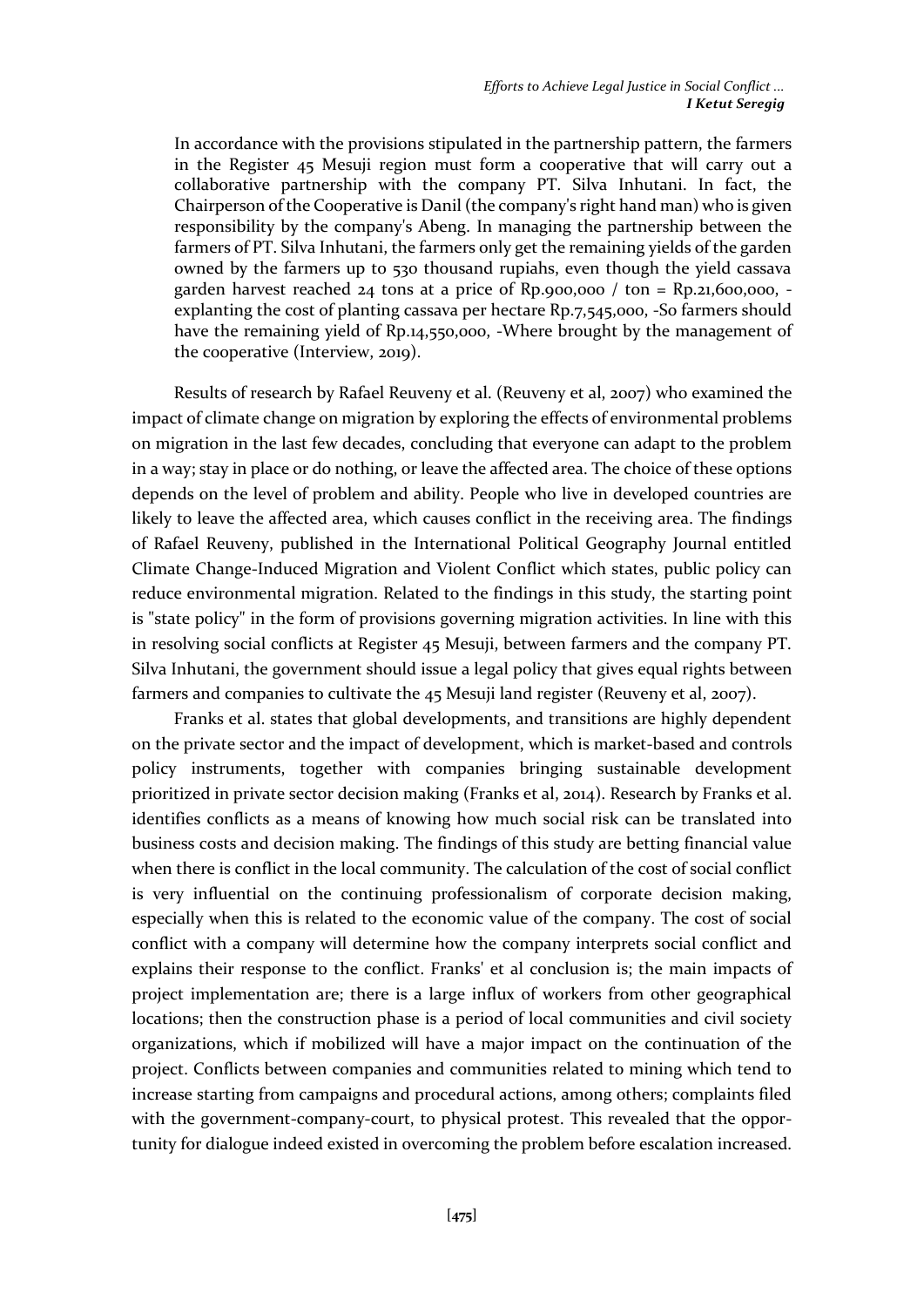However, the significance of the proportion of these cases has shown an increase in the form of conflict (Franks et al, 2014).

The results of the study of Rafols Ismael et al. published in the Research Policy scientific journal entitled "how journals ranking can suppress interdisciplinary research: A comparison between Innovation Studies and Business & Management", based on various mapping and metrics, concludes; first, the Innovation Study Unit is interdisciplinary more consistent, than their research in the School of Business & Management; second, the topranked journals in the Business School association which covers a less diverse set of disciplines than lower-ranked journals; third, the research carried out results in a more favorable assessment of the performance of the School of Business & Management, which is more focused on scientific disciplines. This investigation illustrates how ranking-based journals "seem to" be able to show a systematic study, which supports mono-discipline. The discussion of this paper is the implication of the phenomenon, how negative evaluations tend to affect the financial situation related to interdisciplinary research organization resources that result in researchers becoming more in line with disciplinary authority over time (Ismael, 2012).

Finally, Rafols Ismael et al. concluded the Innovation Study Unit (IS) was more interdisciplinary than the Business & Management Study (BMS), based on three different perspectives from related metrics. As an illustration of the representation of Rafols' findings in the analysis of the general differences between the three IS units (including ISSTI) and the three comparison BMS (including LBS). The IS unit is cognitively more different and in more diverse publications, because it quotes more broadly in the Subject category far from BMS. ISSTI (Edinburgh) has a more flowing quote between management and biomedical science SPRU (Sussex) between economics and planning. This is proof that the units (IS) are not only diverse, but directly link them specifically. They play a role in bridging the natural sciences and social sciences. But on the contrary, BMS is not only less distinct, but also more fragmented (less coherent) in terms of discipline, this means they tend to be more specialized in scientific disciplines. For example, Imperial is the most diverse of BMS (Ismael, 2012).

Arjen Buijs & Anna Lawrence research on social conflicts around forests or foresters framed by conflicts of rational differences related to different knowledge, values, and interests. Where in the past century forest areas became the main area of urgent livelihood. This provides a powerful model for explaining disputes. For stakeholders including local communities, environmental campaigners, foresters, emotional feelings become a relevant component of conflict. The debate over a tendency to "rationalize" nature and forests, pushing emotions out of their view and delegitimization. Some examples of studies conducted by Buijs in the Netherlands and the United Kingdom conclude; that feelings need to be seen correctly to overcome the underlying causes of social conflict. Therefore, in this study there are four aspects of forestry conflict, where emotional feelings are included in research, connected to literature from outside forestry; different emotional sources in forest management, and emotional influence during the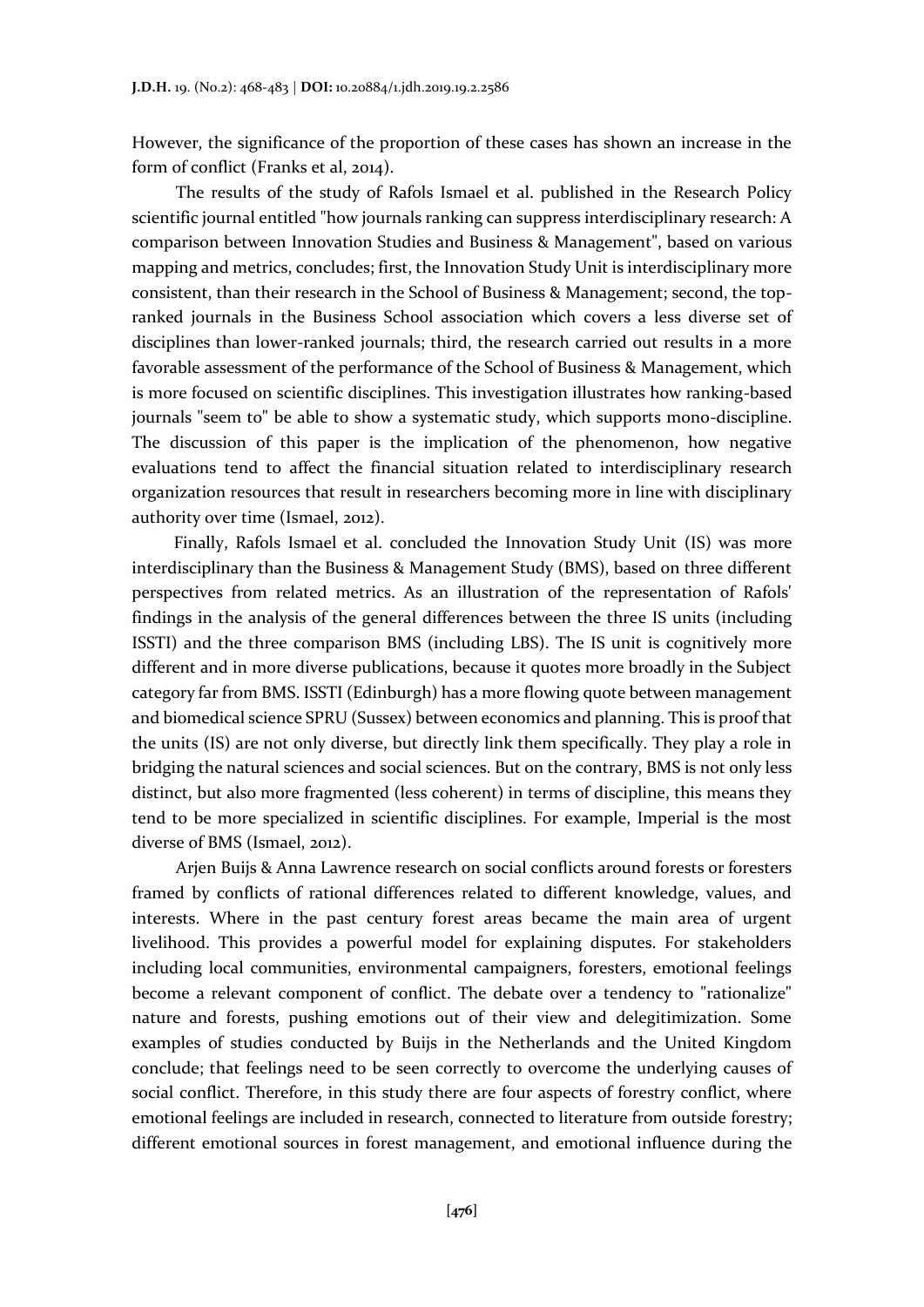information process, the power of emotional motivation for social movements and the role of emotions in the escalation of protest. Conclusion of Buijs; that there is an emotional attachment experienced by people with forestry and places that need to be taken into account to supplement matters related to forestry conflicts, at least for three reasons, namely; a. Emotional relation is important to know the causes of conflict; b. Emotion influences people's understanding of knowledge and information; c. Emotions affect the transformation of disputes from simple to conflict; d. From minor conflict to the big ones (Bujis & Lawrence, 2013).

Research by Erick F.Lambin et al. in the scientific journal Global Environmental Change-11 (2001) 261-269 entitled The Causes of Land-use and Land Cover Change: Moving Beyond the Myths ". The problem examined by Erick F. Lambin et al. is the "Environmental Development Policy" due to land-use changes in land cover dominated by simplification. Erick F. Lambin et al. was tracing some of the main myths about the driving force for a change in land cover and proposing a better alternative path of change, supported by case study evidence. The conclusions of the research of Erick F.Lambin et al. are; not only population or poverty are the main causes of land cover change throughout the world, but are the result of community responses to economic opportunities, mediated by institutional factors; opportunities and constraints for new land use determined by the market; local and national policies. In addition, there are global forces that determine changes in land use cover, because they are strengthening or weakening local factors (Lambin, 2001).

In the Normative Juridical aspect, based on the provisions of the legislation related to the Prevention and Eradication of Forest Destruction in Indonesia, regulated in Law Number: 18 of 2013, taking into account the continuation of the lives of future generations, namely; ecological, social and economic functions. That in Indonesia there has been massive destruction of forests, caused by the use and use of forests that are not in accordance with statutory provisions. Forest destruction was done by humans, in the form of illegal logging, mining, plantations without permits resulting in-state losses, damage to socio-cultural life, the environment and increasing global warming which is a national, regional and international issue. This is an extraordinary, organized crime and threatens the survival of the community's life system, so in preventing and eradicating forest destruction effectively and being able to provide a deterrent effect to the perpetrators, in its implementation a strong legal basis is needed in order to enforce the law, namely carrying out effective eradication of organized forest destruction crime.

Community participation in the prevention and eradication of forest destruction as stipulated in Article 58 paragraph (1) of Law Number: 18 of 2013, states: "the community has the right": (a) good environment, including the quality of the environment produced by the forest; (b) forest utilization in accordance with statutory provisions; (c) community empowerment efforts; (d) outreach about the importance of forest sustainability and the negative impact of forest destruction. In addition to having these rights, the community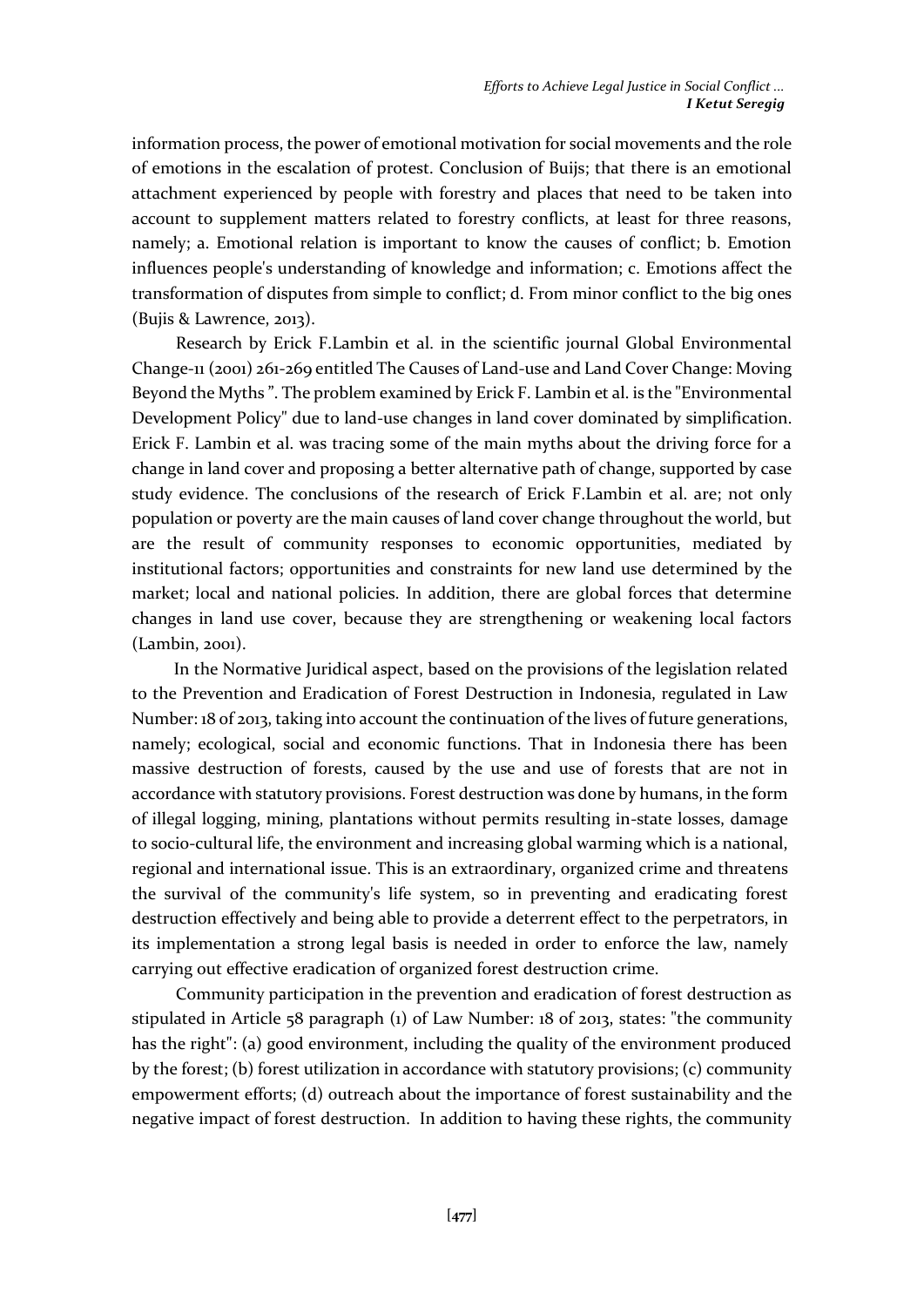also has obligations as stated in article 59, namely: (a) maintain and preserve forest sustainability; (b) manage forests in accordance with statutory provisions.

Related to rights and obligations as outlined in Article 58 paragraph (1) and Article 59 of Law Number: 18 of 2013, where the community has the right to "utilize the forest in accordance with the laws and regulations and community empowerment efforts as stipulated in article 58 paragraph 1 b, c and article 59 ', so in resolving the Register 45 Mesuji between the farmer and PT. Silva Inhutani, based on the aforementioned provisions, the right to use the forest must be given to farmers, as the forest utilization right has been given to PT. Silva Inhutani.

Provisions governed by the joint regulation of the Minister of Environment and Forestry Republic of Indonesia Number: P.83/MENLHK/SETJEN/KUM.1/10/2016 concerning Social Forestry, in its consideration states, that this joint regulation is issued as an effort to provide legal access to the community to manage village forests, community plantations, community forestry business permits with a pattern of forestry partnership or recognition, protection of indigenous and tribal peoples in the context of community welfare and the preservation of forest resources. After the issuance of Law Number 18 of 2013, the Minister of Forestry issued Ministerial Regulation Number: P.88/Menhut-II/ 2014, concerning Community Forests and Minister of Forestry Regulation Number: P.89/ Menhut-II/2014, concerning Village Forests , and empowering the local community through partnerships (vide: Ministry of Forestry No: P.39/Menhut-II/2013). On the basis of the regulations that have been issued, encourage the Indonesian Minister of Forestry and the Indonesian Minister of Environment to issue joint regulations in Social Forestry.

Provisions regarding Village Forest Management Rights *(HPHD),* Community Forests, Community Plantation Forests, Forestry Partnership Patterns and Customary Forests, have been explicitly stipulated in the Law, regarding the community's right to manage forests. In applying for a permit regarding forest management, it is compulsory to use a Cooperative Business Entity or Village Owned Enterprise. However, until now the government has only given the 'management rights' to the company (in this study PT.Silva Inhutani), in practice the Register 45 Mesuji Forestry Partnership program, it did not work properly, because it was the cooperative manager, not the farmer, but PT. Silva Inhutani Lampung and the cooperative body were used as a tool to intimidate the farmers, which in the end the farmers remained oppressed by the company.

To give the community access to the Village Forest Management Rights *(HPHD)*, the government should provide the HPHD to Register 45 Mesuji, through an independently managed Cooperative Legal Entity. Based on the information of 2 Heads of community groups named Made Ompong and Trubus, if this can be realized by the regional government and the central government, then the community will be very obedient to the policies issued by the government and people's trust in the government will be very high.

Associated with law enforcement policies Wayne Lafavre states that the nature of law enforcement is the discretion of the legal decision-makers, law enforcement is not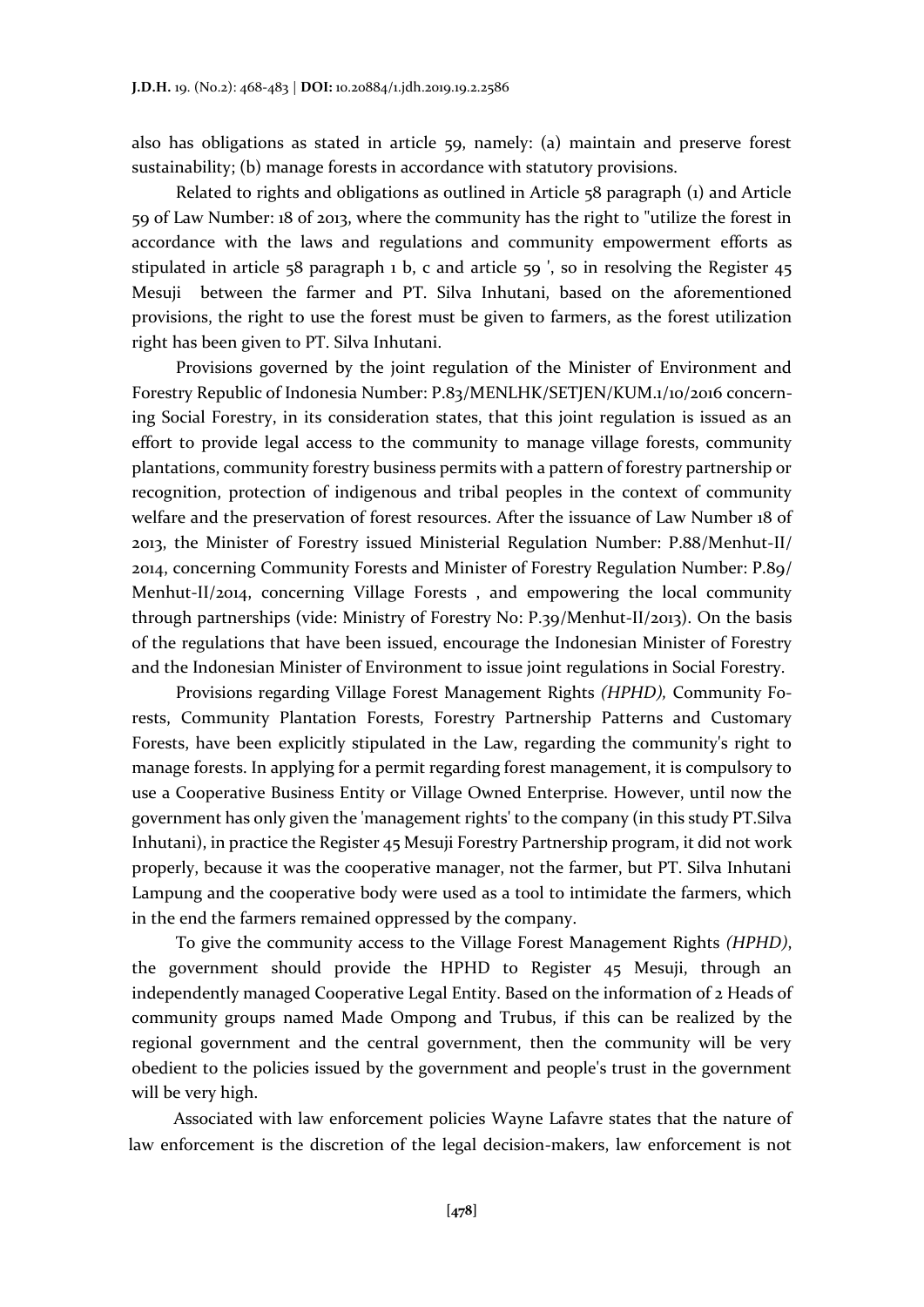strictly regulated by law, but there must be a policy between law and social ethics applicable in society. In line with Wayne Lavafre's opinion, Barda Nawawi Arief in his view stated that in realizing a prosperous, just and prosperous state, a conducive atmosphere is needed in all fields including law, in this regard the state must issue policies in realizing social welfare and protection policies social (Arief, 2005; D.S.T. Ikama, Saefudin, Rusito, 2019).

Based on the views of the legal experts, in resolving social conflicts that occur in Indonesia, as stated in the Act is not absolute, but there are still legal policies that are applied by considering social ethics that apply in society. In the Indonesian social interaction system, customs and ethical norms are still upheld as a law that lives in society, among others; mutual cooperation, attitudes of social behavior and human values are highly valued.

Referring to the theory of Wayne Lafavre, Soerjono Soekanto and Barda Nawawi Arief above, in article 42 paragraph (1) joint regulations of the Minister, namely the Minister of the Environment and the Minister of Forestry Number: P.83/MenLHK/Setjen/ Kum.1/10/2016, stated requirements for obtaining HPHD permits, one of which is identity card (KTP) issued by the local village area. If this is required for Register 45 farmers, farmers will find it difficult to find a KTP for the local area, while the farmers already have a KTP in their original area, which applies to all regions of Indonesia. With these conditions, the government must issue a legal policy in favor of the farmers, so that the Nawa Cita program launched by President Jokowi will run well.

# **Government's efforts in realizing legal justice in Register 45 Mesuji Lampung Conflict.**

The effort to prosper the Indonesians compiled in the national development program is a political decision of the country, which at the time of the General Election campaign became the platform for every pair of candidates for President and Vice President of the Republic of Indonesia who were contestants. In every campaign carried out by election participants, the pair of candidates for President and Vice President said they would fight for justice, welfare and employment for the people. Likewise regarding state wealth will be utilized as much as possible for the prosperity of the people. In the 2014-2019 National development program, President of the Republic of Indonesia Jokowi-JK has launched 9 flagship programs called the Jokowi-JK Nawa Cita Program. The nine programs are oriented towards the goal of "achieving justice, prosperity, security and a better life for the people of Indonesia" (Raharjo, Kalbuadi, Saefudin, 2018).

An evaluation of the success of the Jokowi-JK administration for the 2014-2019 periods, economic observers provided comments summarized by Ameidyo Daud in his article entitled *"Menakar Rapor Kinerja 4 Tahun Pemerintahan Jokowi–JK"* (Measuring the 4-Year Performance Report of the Jokowi-JK Government). Economists said entrepreneurs gave blue report cards to Jokowi-JK's four-year performance, although there are still a number of Nawa Cita targets that have not been achieved". The statement of the eco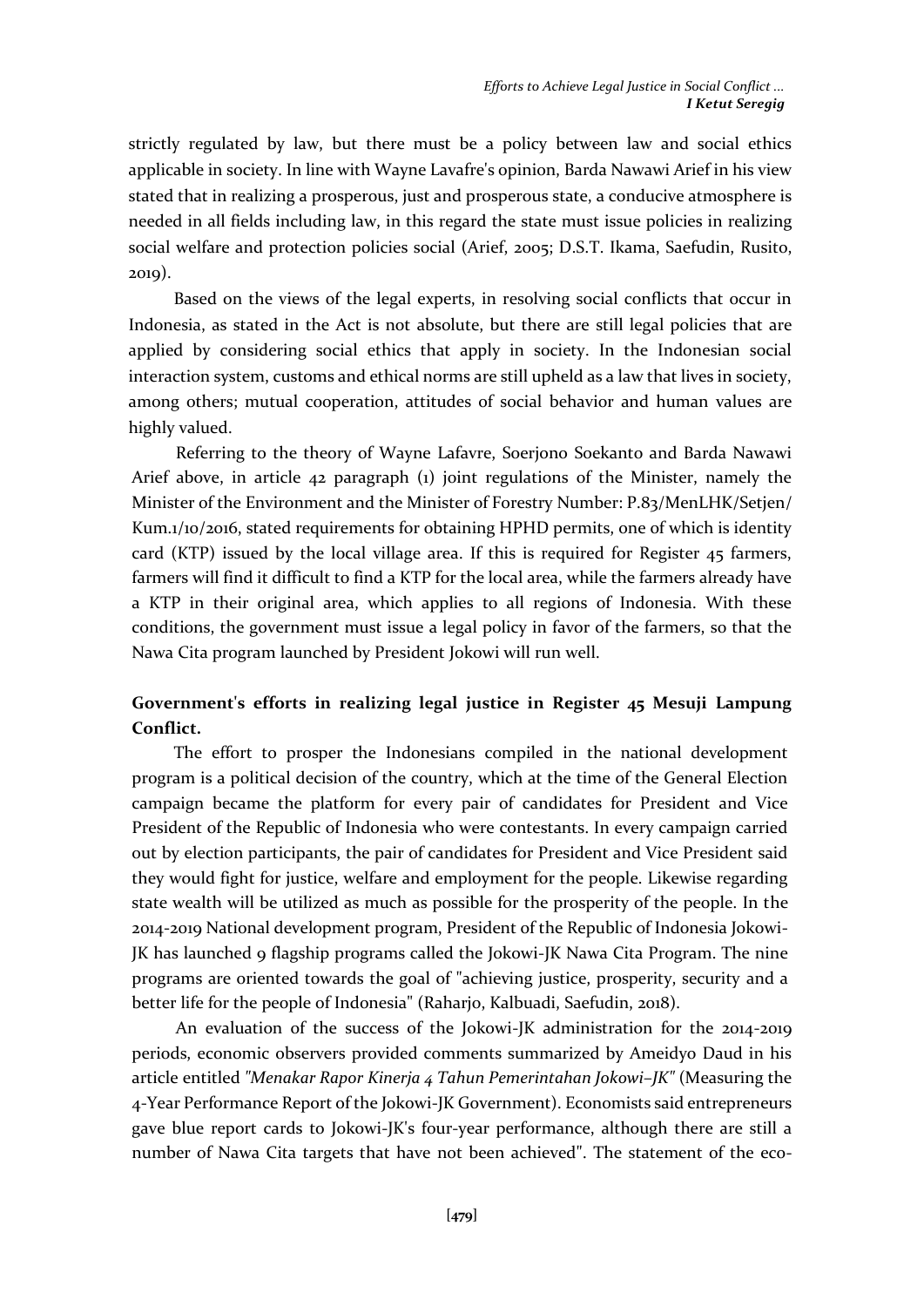nomists is evidenced by the positive and negative notes that accompanied the journey of the administration of the President of the Republic of Indonesia Jokowi-JK in his 4<sup>th</sup> year of government. The red and blue values are pinned towards the realization of the Nawa Cita Program Target, reflected in the 2015-2019 National Medium-Term Development Plan (RPJMN).

Evaluation of Bhima Yudhistira Economist from the Institute for Development of Economics and Finance (INDEF) which states, many of the RPJMN targets are missed because almost most of the economic targets are not achieved unless inflation is relatively more controlled. Jokowi also targets economic growth of 7% in 2019, even in the RPJMN target of economic growth in 2019 will be increased to 8%. However, since President Jokowi was sworn in as President of the Republic of Indonesia, until now economic growth has never touched 6%. Last year (2018) new economic growth reached 5.07%. INDEF predicts that this year (2019) economic growth is only in the range of 5%.

Note from the Chairperson of the Indonesian Entrepreneurs Association (Apindo) Chairman Board, Hariyadi Sukamdani, stated that the weakness of the Jokowi-JK administration lies in poor inter-agency coordination, especially between the central and regional governments. As a result, pro-business policies included in the 16 economic packages encountered difficulties in implementation. Infrastructure works by the Ministry of Transportation in the railroad construction project which was originally 3,258 km was cut to 1,349 km in 2019 and the realization of the process only reached 735.1 km. Port development in the 2015-2018 period only reached 104 ports of the target of 172 ports. These are the weaknesses of the Jokowi-JK administration for the 2014-2019 period.

Besides the red report card, economists also gave a blue report card in the Jokowi-JK government, including the realization of the construction of a new airport that was very good, even the most successful was considered infrastructure development by the Ministry of Public Works and Public Housing (PUPR). In the cumulative completion target for 2019 Toll Road is 1,000 km, which has been built is 941 km. Then the President added more new toll road targets along 911 km. Thus the target of the new Toll Road that must be built until 2019 is 1,852 km. PUPR Minister Basuki Hadimuljono is optimistic that the target can be achieved because some of the toll roads have already been under construction. This target is supported by several toll roads outside Java, such as Behind the Samarinda-Samarinda 99 Km board, Manado-Bitung 40 Km, Pekan Baru Toll Road-Dumai 140 Km (Daud, 2019).

Although there are evaluations of development programs conducted by economists that provide a red report card to Indonesian President Joko Widodo, the community qualitatively gives a positive assessment or blue report card to President Jokowi Widodo, this is caused by the impact of infrastructure development, especially the construction of toll roads and sea toll infrastructure which connects between islands in the territory of Indonesia very smoothly which has an impact on the stable price of fuel, nine staples and building materials. The people's trust in President Jokowi Widodo has been proven by announcing the results of 2019 Presidential and Vice President Elections of the Republic of Indonesia, which was held on April 17, 2019, Jokowi-Maaruf Amin who took part in the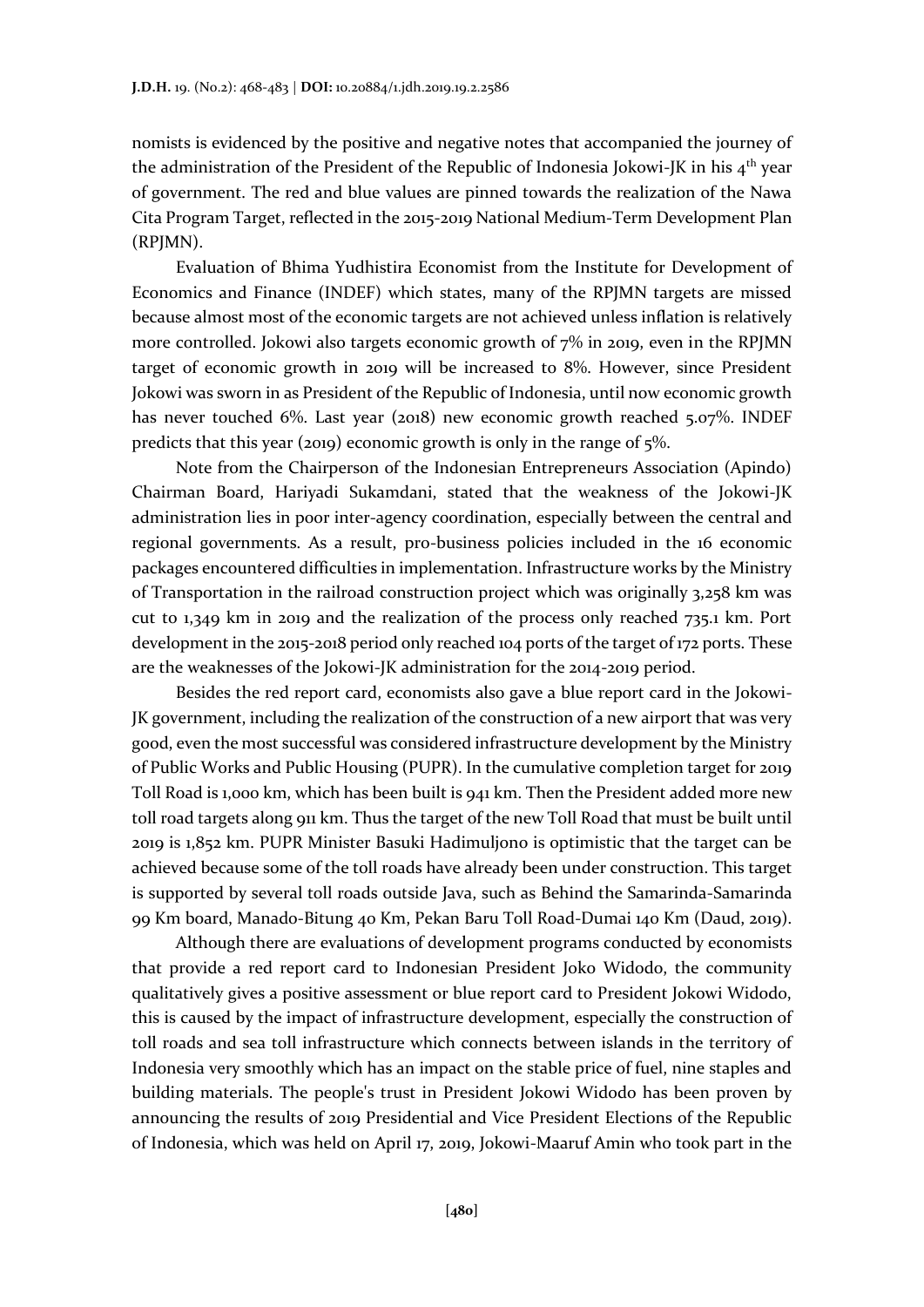political contestation won the political contestation by winning 55.50% of the votes compared to  $44.50\%$ , Jokowi Widodo's and Maaruf Amin's win was  $11\%$  or  $16,957,123$  votes (Tribunnews, 2019).

The implementation of Jokowi-JK's 5<sup>th</sup> Nawa Cita program which is one of the targets is the development in the Field of Agriculture, within 4 years President Jokowi has handed over 11.4 million land certificates to the people with details; in 2015 there were 967,490 certificates, in 2016 there were 1,168,095 certificates, in 2017 there were 5.4 million certificates and up to September 2018 there were 3.96 million certificates. With the maximum achievement of the  $5<sup>th</sup>$  Nawa Cita program, the farmers in the Register 45 Mesuji Lampung are optimistic, the government will give the Village Forest Management Rights (HPHD) to the people. This is highly expected by farmers so that there is a new legal policy issued by the President of the Republic of Indonesia through the Ministry of Forestry **(**detik.com, 2019).

In resolving social conflicts at the Register 45 Mesuji Lampung, practical efforts that must be made are realizing legal justice in implementing joint decisions between the Minister of Environment and the Minister of Forestry of the Republic of Indonesia regarding the partnership pattern as follows:

- (1) The government must give village forest management rights (HPHD), by releasing the land use rights (HGU) of PT. Silva Inhutani Lampung as wide as already occupied by the farmers.
- (2) Farmers in the Register 45 Mesuji Lampung, who obviously already control land in the area, must form an independent cooperative whose managers are farmers' groups, not employees of PT. Silva Inhutani.
- (3) The partnership pattern between farmers and companies must be carried out by both parties in a transparent and fair manner, as outlined in the partnership agreement signed by both parties before a notary..

As formal legality of village forest management given to farmers who control the land of Register 45 Mesuji Lampung, the government must issue a legal policy by issuing a Decree on Village Forest Management Rights *(HPHD)* to farmers, by paying the obligations required in a Ministerial Decree.

### **Conclusion**

This study raises the idea that can be used as one model for resolving disputes between communities and companies, in this case related to social conflicts between communities and companies PT. Silva Inhutani at Register 45 Mesuji Lampung, with reference to the patterns of social dispute resolution found by previous researchers, especially those relating to land rights disputes. In this study, we found the factors that drive the dispute resolution process, in addition we also found facts that hinder the resolution of land disputes between farmers and the company PT. Silva Inhutani in Lampung Province. As for the facts that are driving the dispute resolution, such as the obedience of Register 45 farmers to the Joint regulation of the Minister of Environment -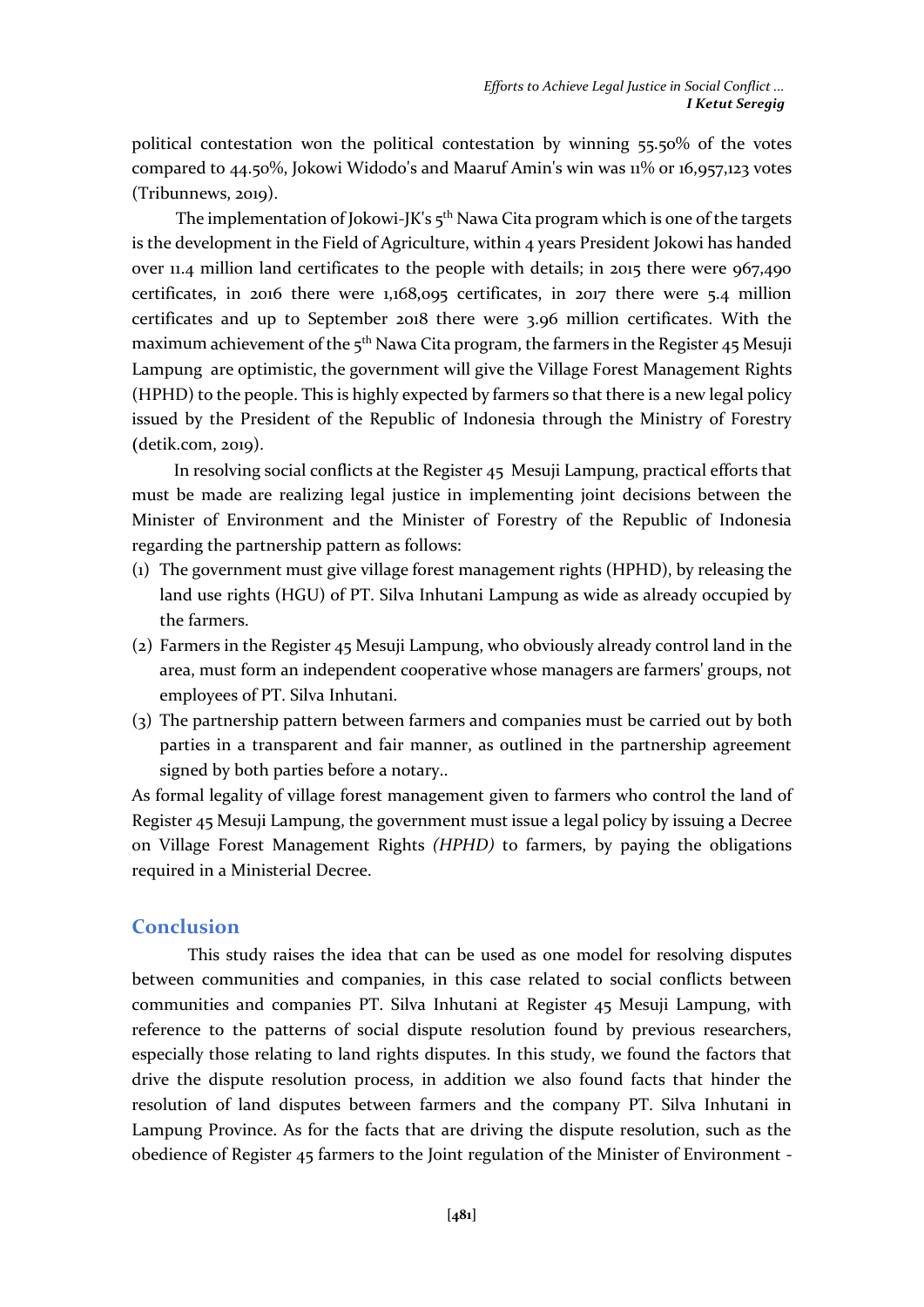Minister of Forestry Number: P.83/MENLHK/SETJEN/KUM.1/10/2016 issued by the government; community demands for Village Forest Management Rights (HPHD) for land that is already occupied by the community, are stipulated in a joint regulation; Indonesian President Joko Widodo's 5th Nawa Cita Program, which has promised to give 9 hectares of land to the people. In addition to these findings, we also found inhibiting factors in resolving the Mesuji Register 45 land dispute, such as; the absence of a government "legal policy" that has completely resolved land disputes at Register 45, this is evident in the implementation of the joint regulation of the Minister of Environment and Minister of Forestry Number: P.83/MENLHK/SETJEN/KUM.1/10/2016, researchers found the facts of the partnership pattern monopolistic practices, such as; cooperative management controlled by company people; we also discovered the practice of intimidation by the company PT. Silva Inhutani Lampung using thugs and covert security.

#### **Suggestion**

The findings in our research can be used as empirical, juridical and practical considerations by the government, in issuing legal policies in order to bring about legal justice in resolving social conflicts at Register 45 Mesuji Lampung, with various social considerations, so that people and companies have the same rights in managing the land Register 45 in Mesuji Lampung. By giving HPHD to farmers, the resolution of land disputes at Register 45 between the community and PT. Silva Inhutani Lampung company will be the safest settlement model, and in accordance with the 5th Nawa Cita program launched by President Joko Widodo. In addition to the security impact, a cooperative that becomes the center of the country's economics resource will revive with the people. This policy, on the one hand, will harm the company, because the land managed by the company will be reduced, but on the other hand the community will feel, that they are protected by the state and feel the legal justice issued by the State, and we feel confident, that they will always run every government program through cooperatives formed by farmers.

#### **References**

- Arief, Barda Nawawi. 2005. *Bunga Rampai Kebijakan Hukum Pidana*. Bandung: Citra Aditya Bakti.
- Buijs, A. & L. Anna. (2013). Emotional conflicts in rational forestry: Towards a research agenda for understanding emotions in environmental conflicts. *Forest Policy and Economics*, 33(August 2013), 104–111.
- D.S.T., Ikama., Saefudin, Yusuf., and Rusito. (2019). Access to Justice of Balinese: Community Struggle to Refuse Benoa Bay Reclamation Plan. *Proceeding* of The 3rd International Conference on Globalization of Law and Local Wisdom (ICGLOW). *Atlantis Presss on ASSEHR, 358*, 2019.
- Franks, D. M. Et.al. (2014). Conflict translates environmental and social risk into business costs. *PNAS,* 111(21). 7576-7581. DOI: 10.1073/pnas.1405135111.